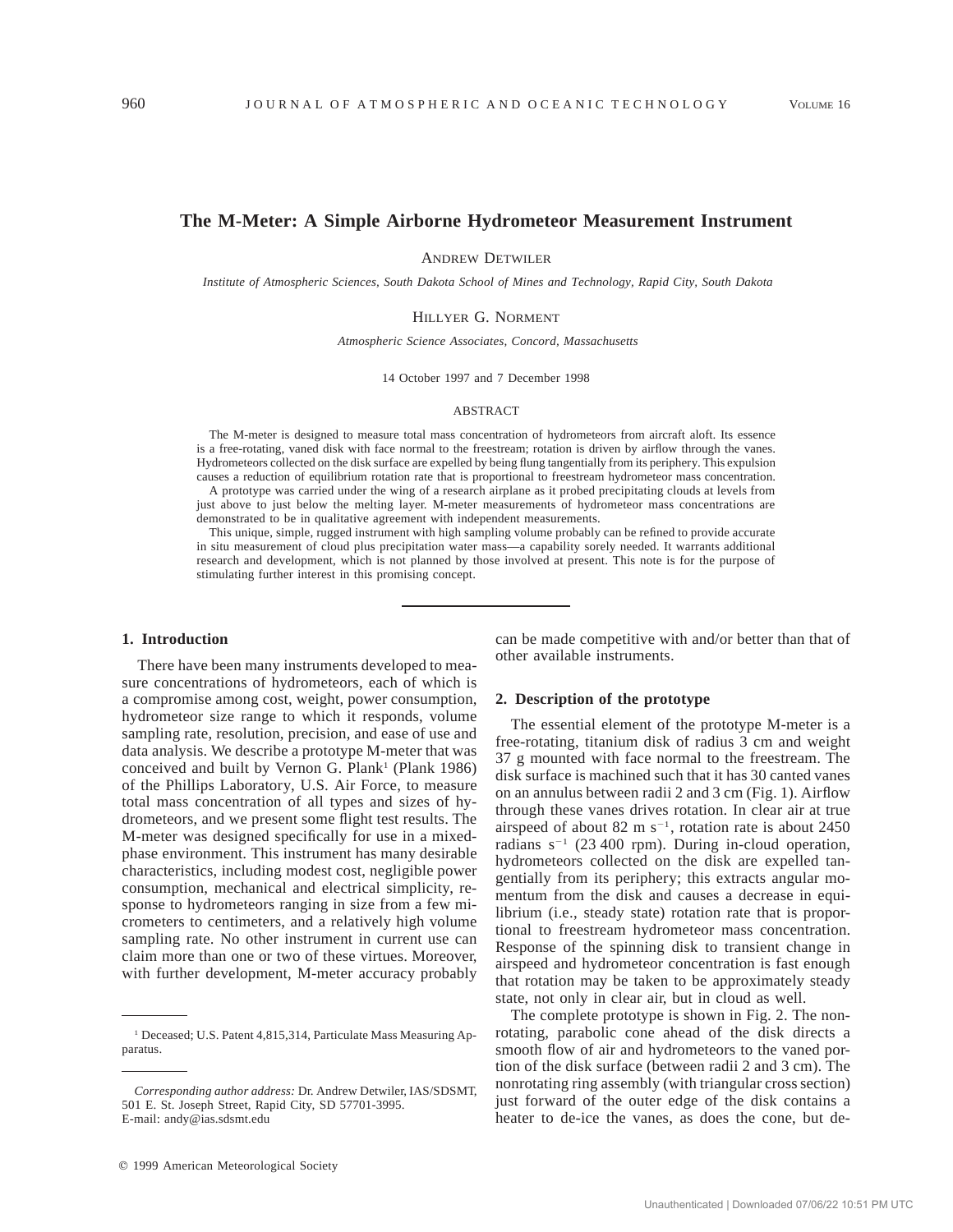

FIG. 1. Front view of M-meter disk and flow-directing center cone.

icing was not used during the field tests described here. The nonrotating housing behind the disk contains a photodetector and a simple electronics package. The photodetector registers passage of marks on the back side of the spinning disk, and these data, which constitute the only output of the instrument and from which rotation rate is calculated, are transmitted to the central data acquisition system. The prototype is about the size of a hand-held flashlight.

### **3. Operation equation**

We use angular momentum conservation to derive an equation to calculate hydrometeor mass concentration from disk rotation rate. Angular momentum, *L,* of the rotating disk is

$$
L = \omega m r_g^2, \tag{1}
$$

where  $\omega$  is rotation rate, *m* is disk mass, and  $r<sub>g</sub>$  is its radius of gyration. Conservation of angular momentum requires that change in *L* be accompanied by application of a torque, *T*, such that  $dL/dt = T$ , and we have by differentiation of (1):

$$
r_s^2 \left( m \frac{d\omega}{dt} + \omega \frac{dm}{dt} \right) = T = T_p - T_R - T_x, \quad (2)
$$

where  $T<sub>p</sub>$  is dynamic air pressure torque on the vanes, which acts to rotate the disk;  $T<sub>R</sub>$  is reaction torque caused by expulsion of hydrometeors from the outer periphery of the disk, which acts to reduce its rotation; and  $T_x$  are miscellaneous torques (for example, boundary layer friction and bearing friction torques), which are of uncertain significance. They are ignored hereafter but need to be evaluated by laboratory measurement. We show



FIG. 2. M-meter prototype in operating configuration. It is 6 cm in diameter, 20 cm long, and has a mass of 1.4 kg.

elsewhere (Norment 1982) that for the straight, canted vanes of the prototype, dynamic air pressure torque on the disk vanes has the form

$$
T_p = \frac{1}{2}\rho V^2 r_2^3 (a + b\Omega + c\Omega^2),\tag{3}
$$

where  $\rho$  is air density, *V* is freestream airspeed,  $r_2$  is outer radius of the disk (3 cm),  $\Omega = \Delta r \omega/(2V)$  is a dimensionless rotation rate that is approximately constant during level flight in clear air,  $\Delta r = r_2 - r_1$ , and  $r_1$  is the inner radius of the vaned surface annulus (2) cm). Dimensionless parameters *a, b,* and *c* are complex functions of vane geometry and local airflow between the vanes; while accurate values for them are not known, they are treated here as constants since, after initial startup, the disk rotates essentially at its clear-air equilibrium rate, deviating only slightly from this even when in cloud (i.e.,  $T_R \ll T_P$ ). Define  $\Omega_a$  to be nondimensional rotation rate under steady-state, clear-air conditions. Steady-state, clear-air rotation requires that

$$
T_P = 0 = \frac{1}{2}\rho V^2 r_2^3 (a + b\Omega_a + c\Omega_a^2),
$$
 (4)

and subtraction of (4) from (3) gives

$$
T_p = -\frac{1}{2}\rho V^2 r_2^3 (\Omega_a - \Omega)[b + c(\Omega_a + \Omega)].
$$

Since there is only slight difference between in-cloud and clear-air rotation rates,  $\Omega + \Omega_a \approx 2\Omega_a$ , and *b* +  $2c\Omega_a$  can be approximated to be a constant,  $-K$ . [Also, from (4) note that  $b + 2\Omega_a = -\sqrt{b^2 - 4ac}$ . Thus our assumption that  $b + 2\Omega_a \approx$  constant is consistent with our assumption that parameters *a, b,* and *c* are approximate constants.] With these substitutions we arrive at our final expression for dynamic air pressure torque

$$
T_P \approx \frac{K}{2} \rho V^2 r_2^3 (\Omega_a - \Omega). \tag{5}
$$

To obtain the reaction torque, consider a parcel of water of mass  $\Delta m_w$  that is expelled from the outer periphery of the disk with tangential speed  $\omega r_2$ . It carries with it a tangential momentum increment  $\Delta m_w \omega r_2$ , and in accord with the law of conservation of angular mo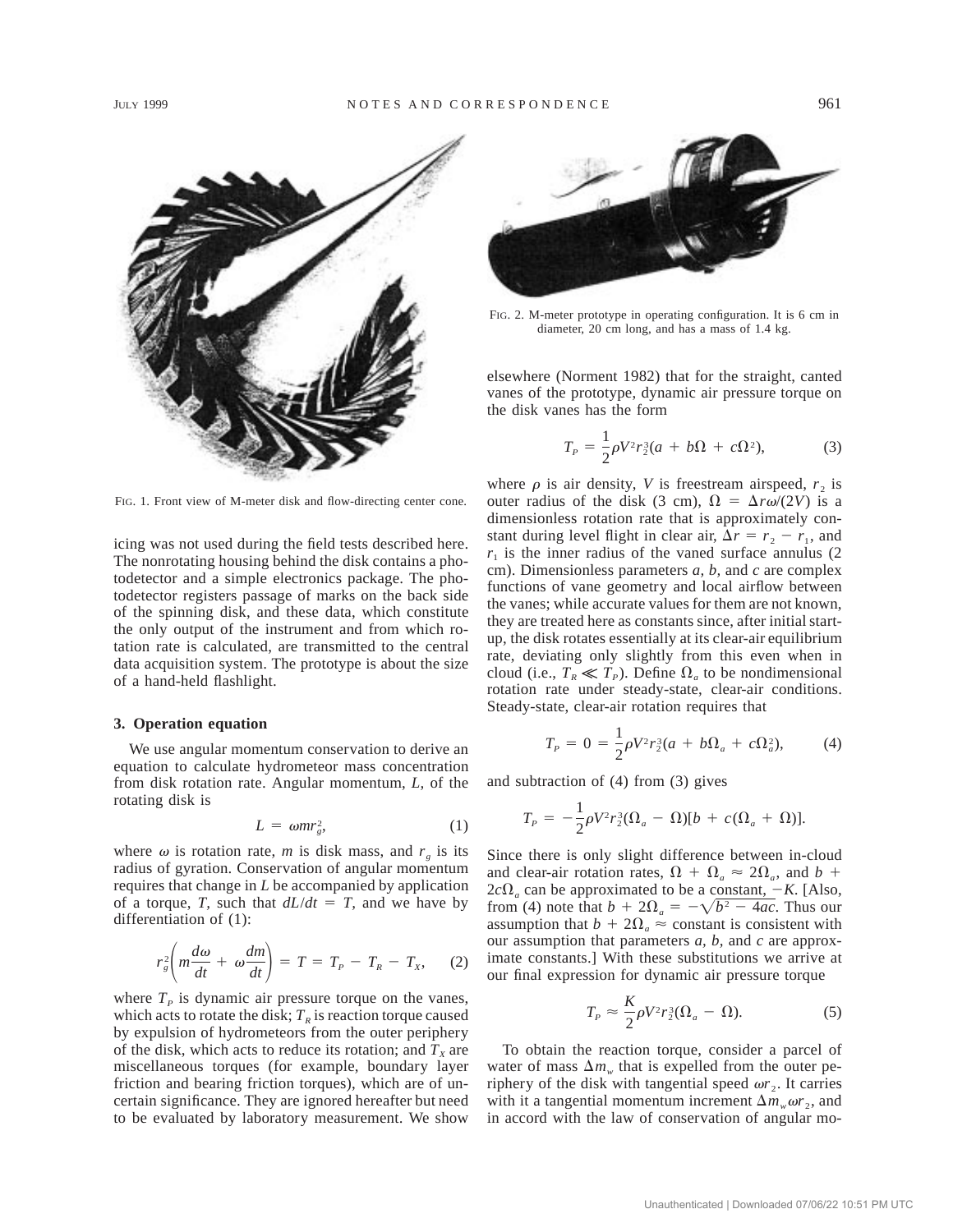mentum and Newton's third law of motion, a reaction of equal magnitude and opposite direction must be felt by the disk. If expulsion occurs over a time interval  $\Delta t$ , the result is a tangential force,  $\Delta m_w \omega r_2 / \Delta t$ , on the disk that acts to oppose its rotation. Since this force acts at distance  $r<sub>2</sub>$  from the rotation axis, it represents a torque,  $\Delta m_w \omega r_s^2 / \Delta t$ . Summing around the disk periphery, and replacing deltas with differentials, we obtain the reaction torque

$$
T_R = \omega r_2^2 \frac{dm}{dt} \bigg|_{\text{loss}}.\tag{6}
$$

We assume steady-state rotation of the disk, so that rate of loss of water carried by the disk is equal to its rate of gain, which is given by the standard accretion equation

$$
\left. \frac{dm}{dt} \right|_{\text{loss}} = \left. \frac{dm}{dt} \right|_{\text{gain}} = \pi r_2^2 EMV,\tag{7}
$$

where *E* is collection efficiency of the M-meter for hydrometeors and *M* is mass concentration of hydrometeors in the freestream. Substitution of (7) into (6) gives an expression for reaction torque in terms of *M*:

$$
T_R = \pi r_2^4 E V M \omega. \tag{8}
$$

Under steady-state conditions  $d\omega/dt = dm/dt = 0$  so that the left side of  $(2)$  is zero. Substituting  $(5)$  and  $(8)$ for  $T_p$  and  $T_R$  in the right side of (2), and setting the left side to zero, we get

$$
\pi r_2^4 EVM\omega \approx \frac{K}{2}\rho V^2 r_2^3 (\Omega_a - \Omega),
$$

which we solve for *M*, using the definition of  $\Omega_a$ , to obtain our operation equation for the prototype M-meter:

$$
M \approx \frac{K}{4\pi E} \frac{\Delta r}{r_2} \rho \left( \frac{\Omega_a - \Omega}{\Omega} \right) \approx \frac{K}{12\pi} \rho \left( \frac{\Omega_a - \Omega}{\Omega} \right), \quad (9)
$$

where we have taken  $E \approx 1$  (Norment 1982).

The apparent simplicity of (9) is deceptive. The equation applies to measurements of  $\omega$  and *V* at an in-cloud point, from which  $\Omega$  is calculated for that point. Raw disk rotation rate,  $\omega$ , is measured with high accuracy by the prototype M-meter, and provided that *V* is also measured accurately in the same airspace,  $\Omega$  can be obtained with high accuracy. To obtain *M*, this  $\Omega$  is subtracted from  $\Omega_a$ , which applies to a hypothetical measurement taken at the same time and point (or under identical conditions) in the absence of cloud. Such an  $\Omega_a$  cannot be measured locally, so we must make do with an estimate; and since our result depends on the small difference  $\Omega_a - \Omega$ , the estimate must be highly accurate. Ramifications of this problem are discussed in section 4b. In addition, the parameter *K* appears not to be a true constant for the prototype. (It is important to note that for properly designed curved disk vanes, for



FIG. 3. M-meter disk spin-up rotation rate vs time following release of a brake during constant speed  $(82 \text{ m s}^{-1})$ , level flight.

which the operation equation is somewhat different,  $\Omega_a$ and *K* are true constants, related to instrument design specifications, instead of inaccessible, variable parameters. Their values can be determined easily by both theory and measurement, so that their determination should not be a problem for refined versions of the M-meter.)

Response time of the M-meter to changing airflow is critical. Reaction must be fast enough that in-cloud disk rotation lag below its clear-air rate represents effects of hydrometeors, rather than effects of sluggish response to changing airflow (i.e., turbulence). Results of two studies, one experimental, the other theoretical, are presented to show that the response is sufficiently fast. In the experimental study, the prototype M-meter was flown at constant speed  $(82 \text{ m s}^{-1})$ , altitude, and heading with the disk held motionless; then the disk brake was suddenly released to let the disk spin up to equilibrium. Approach to equilibrium was exponential, as shown in Fig. 3, with a time constant of  $\sim$ 1.2 s.

An equation for calculation of nonequilibrium M-meter disk rotation (details are too extensive to be included here) was used for the theoretical study. Equation parameters obtained in the field were used (section 4b). In the study, steady-state clear-air rotation was interrupted by abrupt, continuous (sine function) surges in freestream air speed. These surges were from an initial freestream speed of 80 m  $s^{-1}$  up to a final freestream speed of 82 m s<sup>-1</sup>, and occurred over time intervals  $\Delta t$ ranging from 3 to 30 s. (Freestream speed fluctuations of  $\sim$ 2.5% over time intervals from 3 to 30 s are more or less typical of those encountered in observed data, as indicated in Figs. 4b and 6g.) To show speed of recovery of the instrument, we use the ratio  $\omega_{\Delta t}/\omega_a$ , where  $\omega_{\Delta t}$  is the calculated disk rotation rate at the end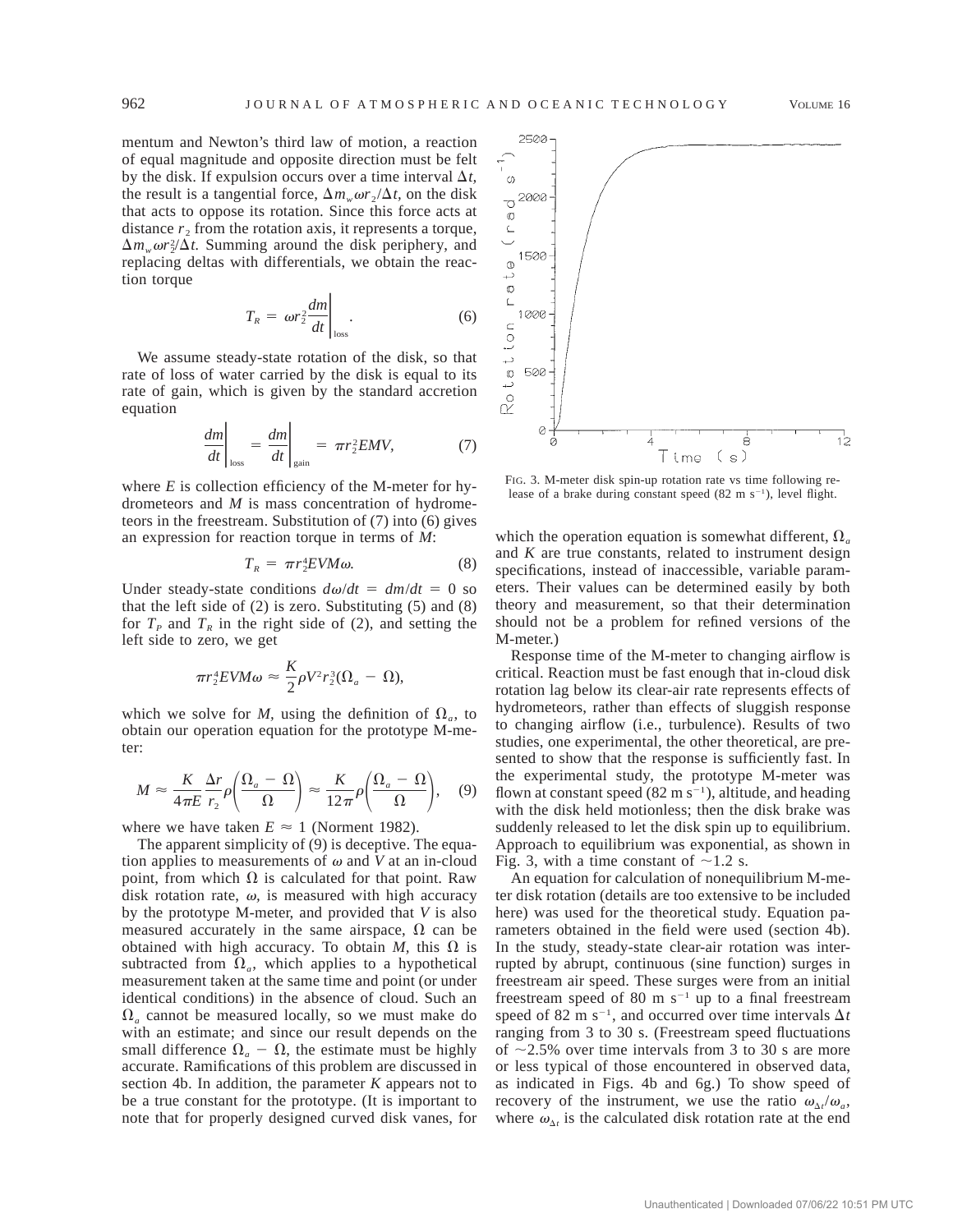

FIG. 4. (a) Altitude and compass heading vs time for a 5-min interval of level flight just prior to cloud penetration. (b) Airspeed

TABLE 1. Theoretical sensitivity of the M-Meter to a surge in freestream airspeed.

| $V. \Delta V$ | $\Delta t$ | $\omega_{\Lambda t}/\omega_a$ | $M_{\rm con}$   |
|---------------|------------|-------------------------------|-----------------|
| $(m s^{-1})$  | (sec)      |                               | $(g \; m^{-3})$ |
| 80, 2         | 3          | 0.983                         | 0.456           |
|               | 5          | 0.9975                        | 0.066           |
|               | 10         | 0.9998                        | 0.005           |
|               | 30         | 1.000                         | $\theta$        |

of a surge of duration  $\Delta t$ , and  $\omega_a$  is the equilibrium disk rotation rate at the new freestream airspeed of  $82 \text{ m s}^{-1}$ . Equation (9) can be used directly to calculate ''lag contamination'' water content,  $M_{\text{con}}$ , from the difference between  $\omega_a$  and  $\omega_{\Delta t}$ . Results are shown in Table 1.

Table 1 results indicate that an increase in airspeed of 2.5% within 3 s would cause the M-meter to register spurious *M* of about 0.5 g m<sup>-3</sup>. If the same speed change were to occur over 5 s, the spurious *M* would be only about 0.07 g  $m^{-3}$ . Conversely, airspeed decrease of this amount over similar time intervals would result in negative *M* of similar magnitudes. During the flight segments examined below, changes in *V* of 2.5% rarely occurred over intervals of less than 5 s.

The measured time constant of 1.2 s, the theoretical results in Table 1, and visual comparison of air speed and disk rotation curves in Fig. 4b all indicate adequately fast disk rotation response to changing air speed. In addition, we have found that use of the nonequilibrium operation equation to calculate *M* from field data does not yield significant improvement of results over those obtained from (9). Thus, we conclude that our assumption of equilibrium operation of the M-meter is warranted, and also that M-meter *M* results should not be compromised by sluggish reaction to turbulence.

### **4. Field tests of the prototype**

#### *a. Introduction*

←

The prototype M-meter was field tested, on a lowpriority, piggyback status, in the spring of 1986 during an Air Force Geophysics Laboratory melting layer microphysics study (Davis and Lawson 1987). Conditions for its evaluation were far from optimal. It was mounted on a wingtip pylon carried by the Particle Measuring Systems (PMS) Beechcraft Baron airplane operated by Colorado International Corporation, along with a PMS

*V* and M-meter disk rotation rate  $\omega$  vs time for the flight interval shown in (a). Ordinate value ranges are roughly proportional in magnitude, that is,  $(V_{\text{max}} - V_{\text{min}})/[(V_{\text{max}} + V_{\text{min}})/2] \approx (\omega_{\text{max}} - \omega_{\text{min}})/[(\omega_{\text{max}}$  $\omega_{\text{min}}/2$ ], so that the data can be compared visually as shown. (c) M-meter disk rotation rate  $\omega$  and normalized M-meter disk rotation rate  $\Omega$  vs time for the flight interval shown in (a). Ordinate value ranges are roughly proportional in magnitude, that is,  $(\omega_{\text{max}} - \omega_{\text{min}})$  $[(\omega_{\text{max}} + \omega_{\text{min}})/2] \approx (\Omega_{\text{max}} - \Omega_{\text{min}})/[(\Omega_{\text{max}} + \Omega_{\text{min}})/2]$ , so that the data can be compared visually as shown.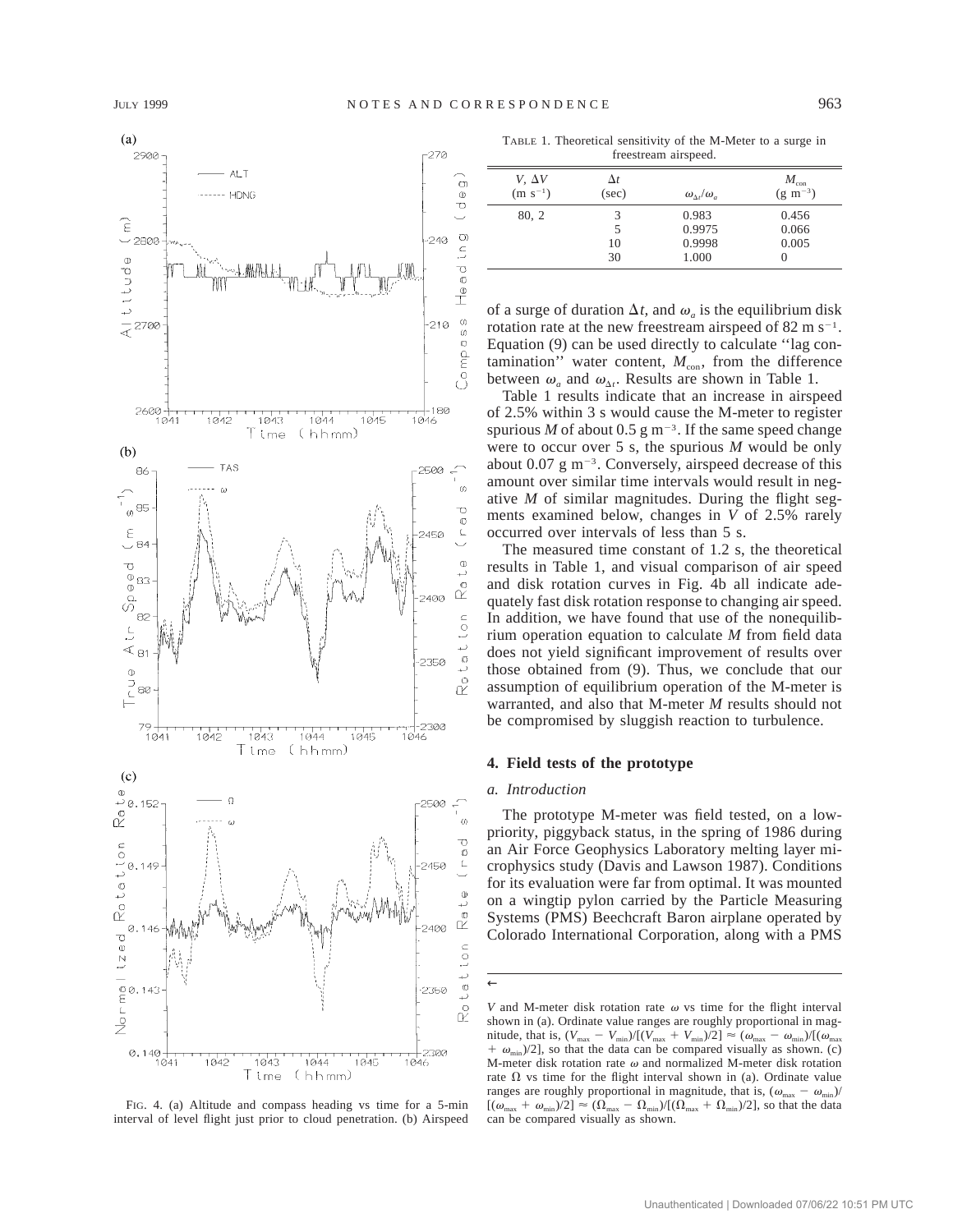Forward Scattering Spectrometer Probe (FSSP) and a Johnson–Williams (J–W) cloud water probe mounted on the same pylon. Two particle imaging probes, PMS OAP-2D-P and OAP-2D-C, were carried on a pylon on the opposite wingtip. Airspeed and meteorological data were supplied by instruments mounted elsewhere on the wings and fuselage. Tower fly-bys conducted just prior to the project were used to calibrate static pressure and temperature sensors.

### *b. M-meter calibration*

Flight segments at constant altitude and airspeed were used to estimate parameters  $\Omega_a$  and *K* in (9). Values of  $\Omega_a \approx 0.15$  and  $K \approx 0.65$  were obtained. An accuracy of  $\sim$ 0.000 87 ( $\sim$ 0.6%) in  $\Omega_a - \Omega$  is required to obtain *M* to an accuracy of 0.1 g  $m^{-3}$  from (9). Since flight data show that prototype  $\Omega_a$  cannot be measured to this accuracy, accurate measurement of *M* is not expected from the prototype. Furthermore, in the field study described here, the air speed pitot and M-meter were mounted at different locations on the airplane [section  $4c(1)$ ] such that *V* and  $\omega$  measurements were made in different air spaces and must include effects of slightly different airflows. Since  $\Omega$  must be highly accurate because of the differencing required by (9), *M* accuracy would be compromised by this even if accurate  $\Omega_a$  were available. Thus, our objective is to study relative changes, or trends, in *M* measurements, as compared with those of other instruments on the airplane, to verify that the M-meter concept is worthy of refinement.

#### *c. Measurement accuracies of the other instruments*

Of particular importance to interpretation of the data presented below are the following considerations:

1) Instruments were mounted at widely spaced sites on the airplane, and measurement uncertainties arise from this separation alone. Effects of instrument separation on accuracy of  $\Omega$  were just discussed. Similarly, measurements made by hydrometeor instruments mounted on opposite wingtip pylons, separated by  $\sim$ 14 m, can be expected to differ over small timescales due to natural small-scale spatial variations of hydrometeor concentrations (e.g., Jameson et al. 1998).

2) Volume sampling rates of the 2D-P and M-Meter are of the same order of magnitude ( $\sim$ 0.16 m<sup>3</sup> s<sup>-1</sup> for the 2D-P,  $\sim 0.28$  m<sup>3</sup> s<sup>-1</sup> for the M-meter). They were on opposite wingtips,  $\sim$  14 m apart. The M-meter is specifically designed for response to hydrometeors in the size range sampled by the 2D-P, from  $\sim 0.2$  mm through several mm diameter, although the M-meter also responds to smaller and larger particles. Due to 2D array probe memory limitations, and the limitation that only one of the two 2D probes could dump its 4 kilobyte memory to the data acquisition system each second, images were obtained during only small fractions of a

second during many of the seconds during which hydrometeor images were obtained. This further limited the volume sampled per second and increased the variability in *M* estimated from the imaging probes.

3) The 2D-C sampled at  $\sim$  0.005 m<sup>3</sup> s<sup>-1</sup> and was on the same wingtip as the 2D-P, 14 m from the M-meter.

4) FSSP and J–W probes respond only to cloud droplets and sample at much smaller volume rates ( $\sim$ 20 cm<sup>3</sup>  $s^{-1}$ ) compared to the optical array probes. The FSSP was set to respond to cloud particles between 3- and  $45-\mu m$  diameter. The J–W responds fully to particles in a distribution with mean volume diameter less than 30  $\mu$ m, but incompletely to distributions of cloud particles with larger volume means (Spyers-Duran 1968). These two probes were on the same wingtip pylon as the M-meter. Due to the much higher number concentration of cloud droplets compared to precipitation hydrometeors, the cloud water probe readings were subject to much smaller sampling uncertainty than the precipitation water estimates derived from 2D-P and 2D-C image data. Davis and Lawson (1987) estimate accuracy of the 1-s sample FSSP and J–W cloud water concentrations to be  $\pm 10\%$ ; although other sources suggest a more representative absolute accuracy for these instruments might be about  $\pm 50\%$ , depending on environmental conditions (e.g., Strapp and Schemenauer 1982; Gayet 1986; Baumgardner and Spowart 1990).

Detwiler et al. (1993) estimate that  $\pm 15\%$  accuracy of snow mass concentration can be achieved using large samples of image data  $($  ~100 hydrometeors, usually requiring two or more seconds of sampling time) from 2D-C and 2D-P probes if the mass versus size relationship for snow of the type sampled has been well established. For samples containing only a few hydrometeors, errors of up to 400% can occur. Mass can be determined from image data with greater accuracy for raindrops since drop density is known and the mass versus size relationship is simple. Accuracy for individual drops is a function of drop size (for a given probe resolution, larger drops can be sized relatively more accurately); a typical figure would be  $\pm 10\%$  for drizzle and rain drops within the optical sample volume. An estimate of mass concentration accurate to  $\sim$ 10% could be achieved with a 1-s sample containing 20–40 valid images if the sample volume were precisely known. For samples higher in the melting layer that contain mixed-phase hydrometeors with a wide range of densities, poorer accuracy might be expected for both large and small samples.

We compute a size-dependent sample volume (Heymsfield and Parrish 1978). Uncertainties in sample volume and other probe operational characteristics contribute an additional uncertainty of several tens of percent in precipitation mass concentration estimates, (e.g., Heymsfield and Parrish 1978; Gayet et al. 1993).

## *d. The flight of 22 May 1986—Clear air results*

A 5-min segment of level flight through clear air prior to the cloud penetration discussed in section 4e, is used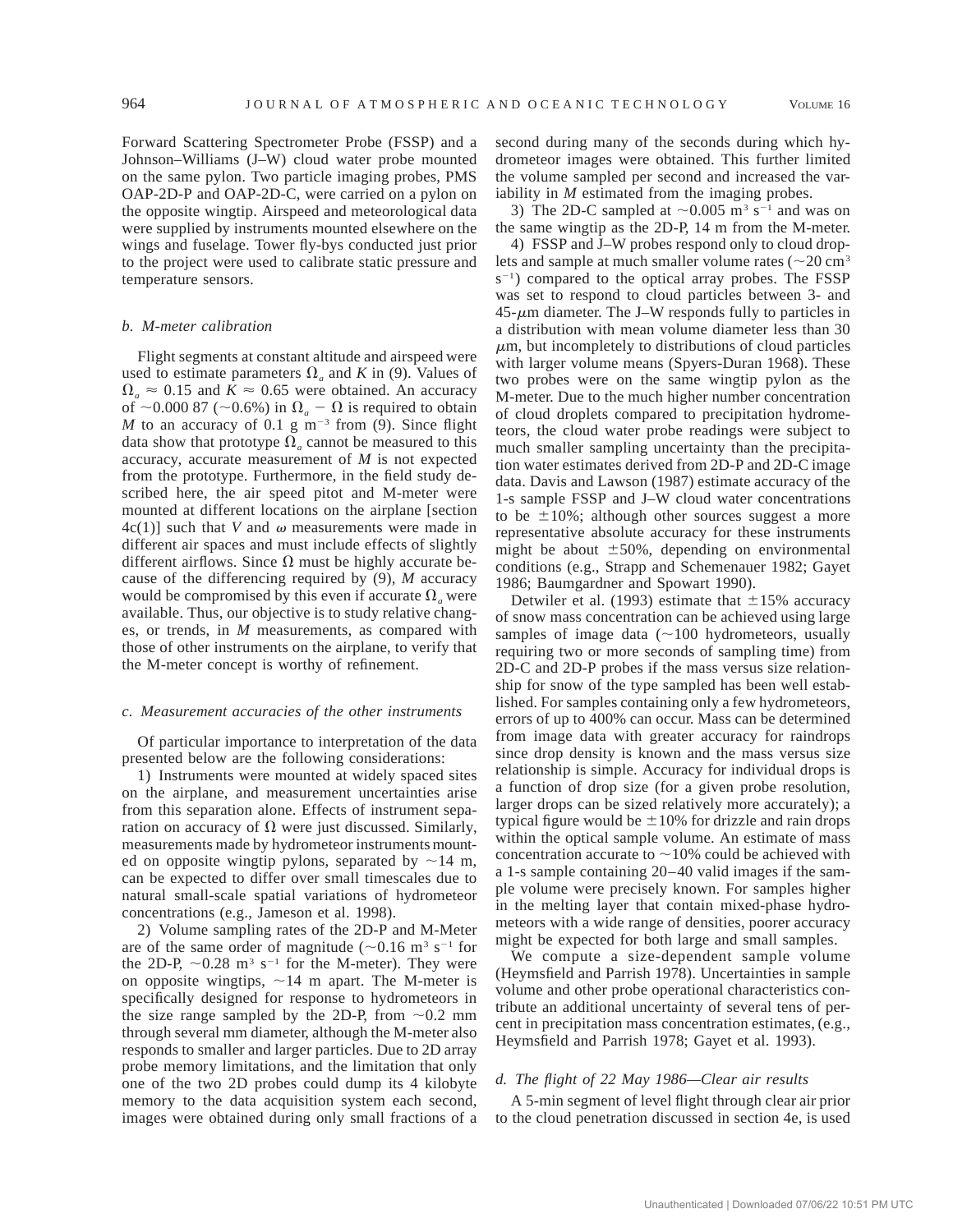to illustrate field performance of the prototype M-meter under clear-air conditions. Figure 4a shows that altitude and compass heading during the segment were fairly constant. Figure 4b shows air speed and M-meter disk rotation rate versus time. Ranges of ordinate quantities on the graph are roughly proportional in magnitude such that they can be compared visually as shown. These results indicate high sensitivity of disk rotation to transient air speed changes, and support the findings of the sensitivity study discussed above.

Figure 4c shows disk rotation rate,  $\omega$ , and normalized disk rotation rate,  $\Omega = \Delta r \omega/(2V)$ , plotted together versus time. Again, ranges of ordinate quantities on the graph are roughly proportional in magnitude such that they can be compared visually as shown. Notice that normalization removes much of the ''noisy'' variation in the disk rotation caused by airspeed transients. If airspeed were accurately measured very close to (in the same air space as) the M-meter, transient effects of turbulence and nonsteady flight would substantially cancel in  $\Omega$ . This is critically important, since  $\Omega$  is used in (9) to obtain *M.* [Note that normalizations of  $\omega$  and  $\omega_a$  to obtain  $\Omega$  and  $\Omega_a$  are independent, so that effects of the normalizations do not cancel in (9), as might be supposed at first glance.] Had  $V$  and  $\omega$  been measured in the same air space we would expect the  $\Omega$  curve in Fig. 4c to be even flatter and less noisy than shown. (Ideally, in clear air,  $\Omega = \Omega_a$ , and normalized rotation rate,  $\Omega_a$ , in Fig. 4 would be a straight, horizontal line.)

## *e. The flight of 22 May 1986—In cloud results*

Data from a 15-min constant altitude flight leg just below a melting layer (temperature approximately  $+3^{\circ}$ C) in a quasi-stratiform region of precipitation are used to illustrate in-cloud M-meter performance. Typical images from the two imaging probes taken during a 30-s segment of this leg are shown in Fig. 5. These hydrometeors appear to be mostly rain. The streak images indicate the presence of cloud and/or rain water collecting on probe tips and shedding periodically through the sample volume.

Hydrometer mass concentration, *M,* determined from image data from the two 2D probes and from the FSSP and J–W instruments are shown for the entire 15-min period in Fig. 6a–d. Estimates of *M* from the 2D probes were computed from 50 to 80 images. Since the computations assumed all-liquid hydrometeors, the estimates are upper limits. In most regions the total condensate is approximately equally divided between cloud water (droplets smaller than  $\sim$ 30- $\mu$ m diameter) and drizzle/rain/graupel (particles larger than  $\sim$ 100- $\mu$ m diameter). The exception is the region encountered two minutes before 1100 UTC, where the *M* represented in larger particles is estimated to be several times the *M* represented in cloud particles.

Also included in Fig. 6 are panels 6e–h, showing

HARRITOR CALL AND GUN FINET LIPLEY FOR HARRIF CHARGE IN HER HARRY NETHER THE MINIMUM DEDE THE REPORT OF PERMIS CHARGE PROTECTIVE REPORT OF REGISTRATION OF CONTRACT OF PERMISSION CONTRACTS. FOR RICHARD CONTRACTOR OF THE THE CONTRACTOR OF THE CONTRACTOR OF THE CONTRACTOR OF THE CONTRACTOR OF THE CONTRACTOR N-NYAN-NUNGHIRALIFINAN'LE-NI-MITTLAIL-TERMANATAN-KUGINANANANANANAN ПОРЕКО-РЕНЕГЛЯРИЕ ПОЛНАН «ПРОГОСТЕНИЕ ПО СЕКТЕМЕНТ» И ОБРАЗОВАНИЯ ПО СЕКТЕМЕНТАЛЬНАЯ IN THE RELEASED OF THE RELEASED CONTRACT OF A RELEASED FOR A RELEASED FOR THE RELEASED OF A RELEASED OF A RELEASED OF A RELEASED OF A RELEASED OF A RELEASED OF A RELEASED OF A RELEASED OF A RELEASED OF A RELEASED OF A RELE **心理的 和心中的时间的时间上下的中国的小时间的时间的同时间的世界和中国的时间的** ARY ROOM AND ROOM OF LARACE ARRAIGNMENT OF THE RESIDENCE AND A RESIDENCE LEASE LARACE THE REPORT OF THE RECORD FOR THE RELEASE OF THE REPORT OF THE RELEASE OF THE REPORT OF THE RELEASE FOR A PROPERTY ER ONLIGHTEND WORK ON ANTIBIATIVE AND DESIGNATION CONTROL OF THE UNIT OF CONSTRUCTION OF THE UNIT OF AN O A CONVENIDAMENTE DE NOTE ELE FINOLOGIA DE FINOLE HAY PROBABILIBILITA DE DUNISIO DURANTE FOI TENA FISICIA DU FU

 $\begin{picture}(180,10) \put(0,0){\line(1,0){10}} \put(0,0){\line(1,0){10}} \put(0,0){\line(1,0){10}} \put(0,0){\line(1,0){10}} \put(0,0){\line(1,0){10}} \put(0,0){\line(1,0){10}} \put(0,0){\line(1,0){10}} \put(0,0){\line(1,0){10}} \put(0,0){\line(1,0){10}} \put(0,0){\line(1,0){10}} \put(0,0){\line(1,0){10}} \put(0,0){\line(1,0){10}} \put(0$ FREE CONTINUES TO A RESERVE AND THE CONTINUES OF THE CONTINUES OF THE CONTINUES OF THE CONTINUES OF THE CONTINUES OF THE CONTINUES OF THE CONTINUES OF THE CONTINUES OF THE CONTINUES OF THE CONTINUES OF THE CONTINUES OF THE ורכם חוור **| ∠**רכם בו החוק וילוצץ, עותם התחומות התחומה החוק להם THE REPORT OF THE REPORT OF THE REPORT OF THE REPORT OF THE REPORT OF THE REPORT OF THE REPORT OF THE REPORT OF THE REPORT OF THE REPORT OF THE REPORT OF THE REPORT OF THE REPORT OF THE REPORT OF THE REPORT OF THE REPORT O **ATTENUE AU DE TRANSPORTE DE L'ANGERE DE L'ANGERIE DE L'ANGERIE DE L'ANGERIE DE L'ANGERIE DE L'ANGERIE DE L'ANG** THE TELEVISION INTERFERENCE IN THE RESERVE THE CONTRIBUTION OF THE CONTRIBUTION OF THE RESERVE OF THE UNIT OF THE UNIT OF THE UNIT OF THE UNIT OF THE UNIT OF THE UNIT OF THE UNIT OF THE UNIT OF THE UNIT OF THE UNIT OF THE HOLD TO THE REAL PROPERTY OF THE REAL PROPERTY OF THE REAL PROPERTY OF THE REAL PROPERTY OF THE REAL PROPERTY OF THE REAL PROPERTY OF THE REAL PROPERTY OF THE REAL PROPERTY OF THE REAL PROPERTY OF THE REAL PROPERTY OF THE 

FIG. 5. (a) 2D-P images for the period 1058:27–1058:54 UTC during a melting layer study conducted on 22 May 1986 near Boston. Vertical separator bars represent a scale of 6.4 mm. (b) 2D-C images obtained during the same time interval as the 2D-P images in (a). Image separators here represent a scale of 0.8 mm.

combined *M* from the FSSP (cloud water) and 2D-P (precipitation water) probes, M-meter *M,* true air speed *V*, and true air speed variance  $\sigma_v^2$ . Variance  $\sigma_v^2$  is the root-mean-square deviation of *V* from mean *V,* where mean *V* for a particular time is the 5-s running mean centered on that time. Turbulence data are not available, so we take the liberty to use  $\sigma_v^2$  as a crude proxy for turbulent kinetic energy on spatial scales of  $\sim$ 450 m and smaller. Comparison of Figs. 6g and 6h shows that peaks of higher  $\sigma_v^2$  are associated with the significant *V* excursions.

There are three deep troughs (large negative excursions) of M-meter *M*: the first at 1059, the next just after 1100, and the third just after 1102 UTC. In all three cases, *V* exceeds 92 m  $s^{-1}$  (cf. Figs. 6f and 6g). Since at air speeds greater than  $\sim$ 92 m s<sup>-1</sup> the prototype M-meter disk is known to stall, we infer that these troughs are the results of disk aerodynamic stall. They are not reactions to turbulence, airplane maneuvers, or other flight or cloud phenomena. Little hydrometeor *M* was encountered during these stalls, as indicated in Fig. 6e. By inspection of Fig. 6f, ignoring the three deepest troughs, it is apparent that the noise level of *M* calculated by (9) is about  $\pm 0.2$  g m<sup>-3</sup>.

Figure 7a highlights the considerable correlation between *M* measured by the M-meter and *M* measured by the combination of FSSP and 2D-P probes. However,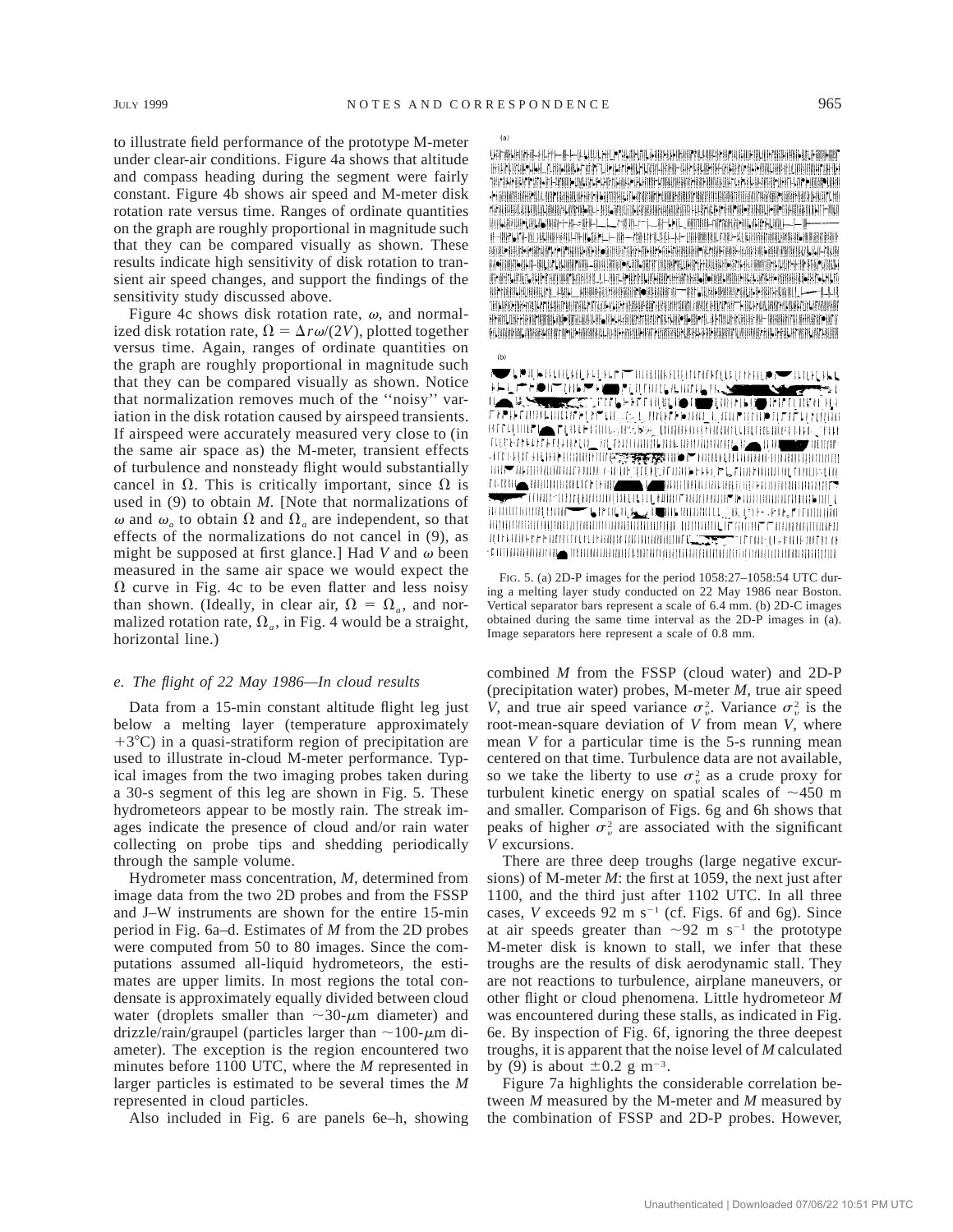

FIG. 6. Panels (a)–(d) show 2D-P, 2D-C, FSSP, and J–W values of *M* vs time for the 1050 to 1105 UTC in-cloud flight segment. Tics on the time axis are at 1-min intervals. Time is indicated in decimal hours. Panels (e)–(h) show combined *M* from the FSSP and 2D-P probes, M-meter *M*, true airspeed *V*, and true airspeed variance  $\sigma_v^2$  (see text).

there is also apparent correlation of both M-meter *M* and FSSP + 2D-P *M* with as  $\sigma_v^2$ , as shown in Figs. 7b,c. Questions then arise as to relative correlations of M-meter *M* and  $FSSP + 2D-PM$  with turbulence, and further, as to how much, if any, of the calculated M-meter *M* actually is the result of sluggish disk reponse to high in-cloud turbulence, rather than response to hydrometeors. Figures 8a,b are scatterplots of  $FSSP$  + 2D-P *M* versus  $\sigma_v^2$ , and M-meter *M* versus  $\sigma_v^2$ . We see that the correlation coefficient,  $r = 0.269$ , of FSSP + 2D-P *M* with the turbulence proxy, is substantially higher than that of the M-meter  $M$ ,  $r = 0.181$ . This rather clearly shows that M-meter *M* is no more a direct, spurious response to turbulence than is that of the optical instruments. Figure 8c shows the scatterplot of M-meter *M* versus  $FSSP + 2D-P$  *M*. The correlation coefficient of  $r = 0.491$  between M-meter *M* and FSSP + 2D-P *M* is seen to be much higher than the correlations with turbulence. There can be little doubt that the M-meter responded to hydrometeors as predicted, and that the influence of turbulence on M-Meter *M* measurement was, at most, relatively minor.

We conclude that the M-meter *M* responses shown in Figs. 6 and 7, beyond the noise level of about  $\pm 0.2$  g  $m^{-3}$ , were caused by hydrometeors and aerodynamic disk stall. While, as expected, results are not as accurate as desired, the fundamental M-meter operating principles and response characteristics discussed in section 3 are supported by these field data.

The aerodynamic stall problem can be dealt with by improved design and by keeping air speed below the stall speed limit. Other problems, such as baseline drift and background noise level, can be reduced to acceptable levels by further development. Use of curved, rather than straight, vanes on the M-meter disk, and measurement of air speed at the same location as the M-meter on the airplane, would substantially reduce both of these problems. Use of curved vanes, which should have the shape of flow lines across the disk face, would remove the most questionable approximations and uncertainties involved in formulating the operation Eq. (9).

## *f. Other observations*

All test flights were concentrated around the melting level, and good data were not obtained from extensive regions known to contain only rain. Rain and melting snow and graupel typically were found on legs below the melting level. Data from legs well above the melting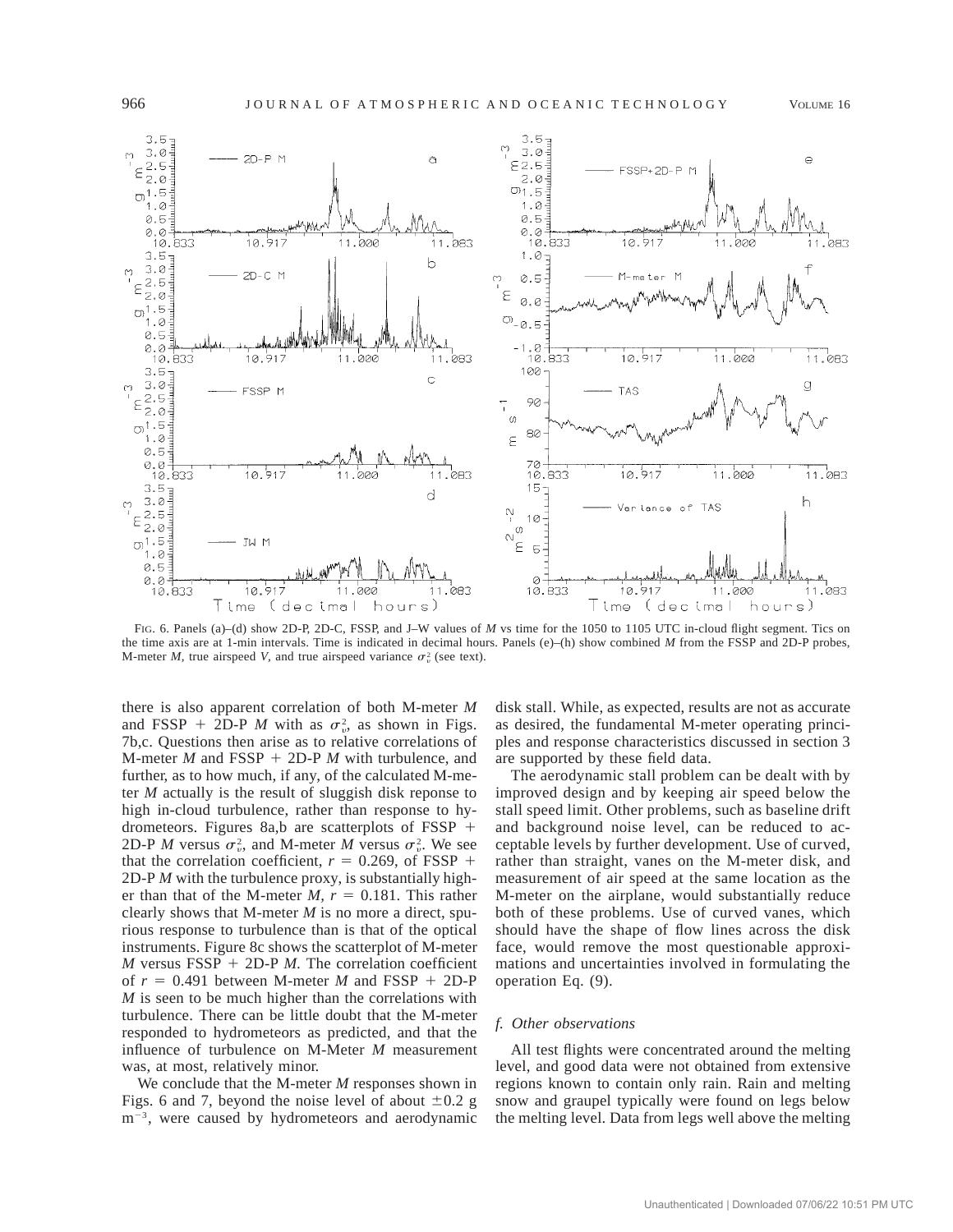

level, during which only snow and small amounts of cloud water were encountered, have been examined, but are not shown here. In these cases *M* estimated from the other probes is on the order of a few 0.1's  $g \text{ m}^{-3}$ , and this is the approximate noise level in the M-meter *M* estimates. Thus the data do not establish clearly whether or not the M-meter responds as well to solid hydrometeors as it does to liquid and/or mixed phase hydrometeors.

While the prototype M-meter was in transit through a supercooled cloud near  $-10^{\circ}$ C on a King Air airplane operated by the National Center for Atmospheric Research, during a program that was independent of the melting layer study discussed above, it was observed that icing dramatically changed the aerodynamic characteristics of the M-meter disk. In some cases icing led to increased rather than decreased rotation rate in the presence of cloud.

## **5. Further development**

While preliminary results from the M-meter prototype are encouraging, a number of refinements in design are necessary. The most basic of these would ensure that more reliably constant and accurate values of parameters  $\Omega_a$  and *K* be obtainable [see Eq. (9)]. Use of curved, instead of straight-slanted vanes (Fig. 1) is indicated by theoretical analysis to be potentially useful in this respect. In fact, the analysis indicates that with properly designed blades,  $\Omega_a$  and *K* are fixed by design specifications, and can be determined accurately by both theory and measurement. A thorough laboratory/wind tunnel study of instrument design and response would be desirable. In this way, optimal vane design choices can be made in terms of curvature, height profile, and thickness. These experiments also would be used to determine optimum tradeoff balances between vane number, rotation speed and rotation response to variations in airspeed on the one hand, and response to hydrometeors on the other. Assessments of effects of bearing friction and boundary layer friction also are needed. During operation in the field, independent, highly accurate measurements of airspeed at a site very close to the M-meter are needed to minimize errors caused by disk rotation lag as it responds to turbulent flow fluctuations. This also would eliminate errors caused by distortions of airflow about the airplane. Response to frozen hydrometeors and effects of icing on vane aerodynamics must be studied, and an effective deicing or anti-icing capability must be added if reliable operation in supercooled cloud is to be achieved.

←

FIG. 7. Superimposed graphs showing selected parameters as a function of time: (a) M-meter  $M$  and FSSP + 2D-P  $M$ , (b) M-meter *M* and true airspeed variance  $\sigma_v^2$ , and (c) FSSP + 2D-P *M* and  $\sigma_v^2$ . Time interval and time axis tics are the same as in Fig. 6.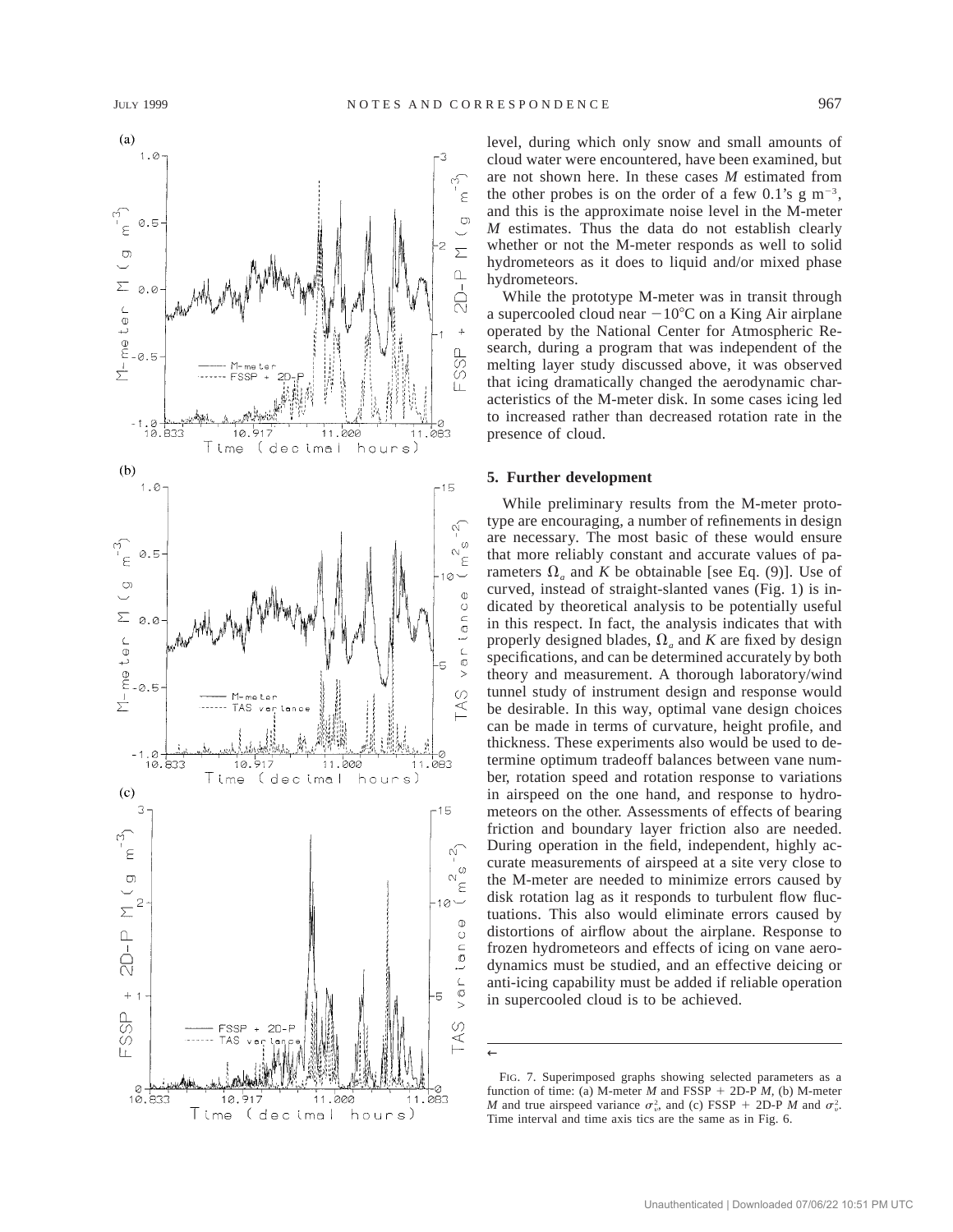

FIG. 8. Scatterplots and correlation coefficients: (a) FSSP + 2D-P *M* vs true air speed variance  $\sigma_v^2$ , (b) M-meter *M* vs  $\sigma_v^2$ , and (c) Mmeter  $M$  vs FSSP + 2D-P  $M$ . Time interval and data are those of Figs. 6 and 7.

## **6. Conclusions**

Plank's M-meter prototype is based on an aerodynamically driven, rotating disk. We predict equilibrium rotation rate to decrease in proportion to total mass concentration of cloud and precipitation hydrometeors encountered. The prototype instrument was field tested and was found to exhibit the predicted response. Qualitative measurements of mass concentration in clouds have been demonstrated. Rugged simplicity, relatively large volume sampling rate, and response to broad ranges of

size spectra and types of hydrometeors augur well for its potential utility. Additional research and development, which is not planned by those presently involved, should achieve at least competitive, and perhaps superior, accuracy for in situ total condensed-phase water content measurement by this instrument.

*Acknowledgments.* The work reported here was done over more than 15 years with many interruptions. Until his passing in November 1995, Vern Plank was part of